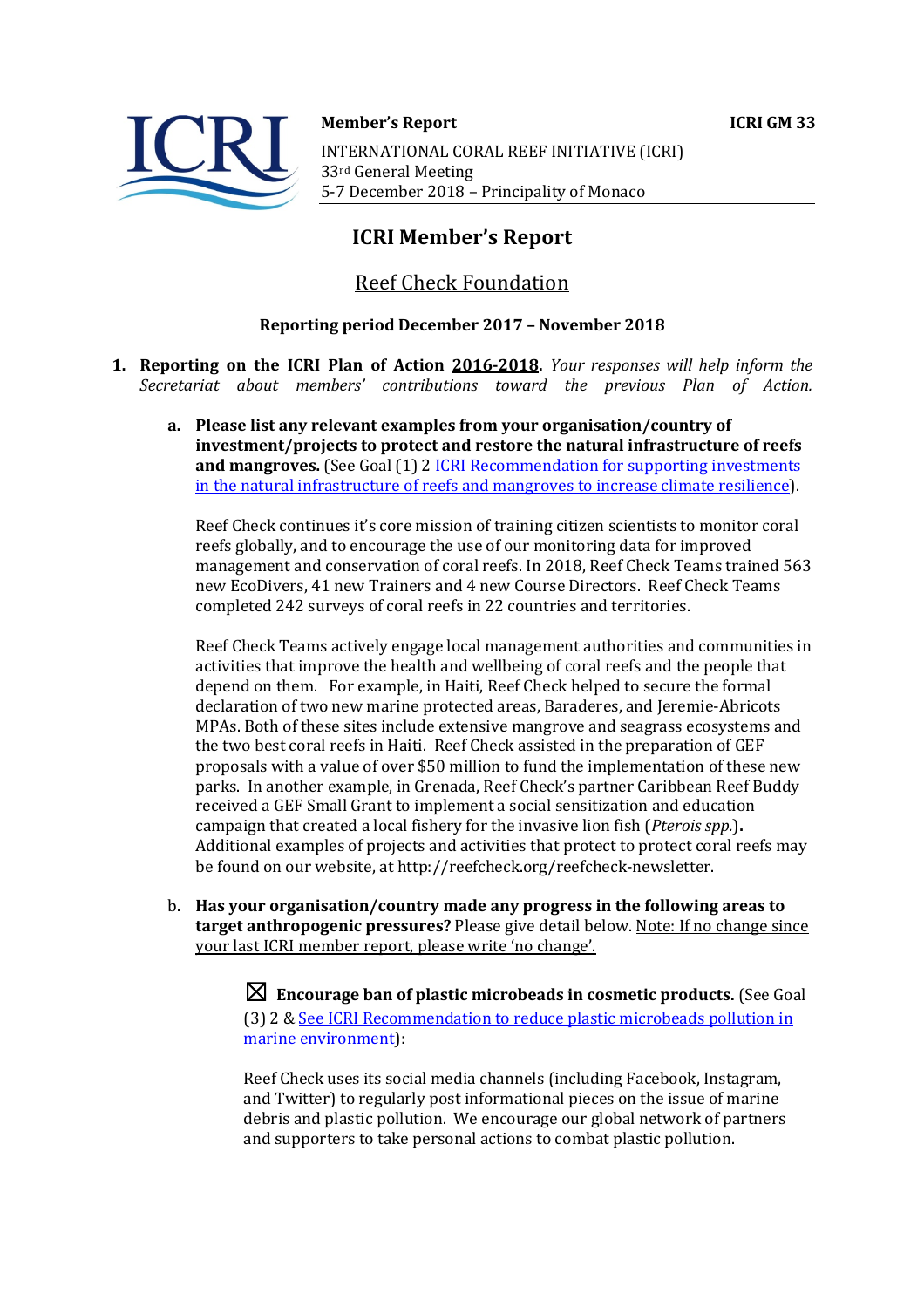### $\Box$  Improve regulation and enforcement to reduce direct

anthropogenic damage due to dredging and physical alteration of reef **structures.** (See Goal (3) 3 & ICRI Recommendation to reduce damage due to dredging and dumping on coral reefs):

## $\boxtimes$  Deplovment of mooring devices limiting the mechanical destruction **of coral reefs and seagrasses.** (See Goal (3) 4).

Reef Check Dominican Republic has established a mooring buoy system in La Caleta Marine Protected Area that has significantly reduced physical damage to corals from dropped anchors.

c. **Did your organisation/country celebrate International Year of the Reef?** Please give details below. (See Goal  $(5)$  1 & ICRI Recommendation designating 2018 as the third International Year of the Reef):

The Reef Check network celebrated the International Year of the Reef with events and social media presence. Many Reef Check Teams organized a specific program of activities around IYOR, for example Reef Check Dominican Republic (http://www.reefcheckdr.org/iyor-2018.html), Reef Check Malaysia (https://www.iyor2018.org/organization/reef-check-malaysia/) and Reef Check Australia (https://www.iyor2018.org/organization/reef-checkaustralia/). A collection of some of our events are listed on our website here: http://www.reefcheck.org/involved/iyor2018.php

2. Contribution to the ICRI Plan of Action 2018-2020 and upcoming ICRI general **meetings.** *Your responses to the following questions will assist the Secretariat in assessing contributions towards the major themes of the draft ICRI Plan of Action 2018-2020.* 

#### **Theme 1 - Promote effective and adaptable solutions to improve the protection of coral reefs**

- a. Which of the below topics do you consider to be the three top challenges that **your organisation faces in managing coral reefs?** Please select from the options below:
	- $\boxtimes$  Climate change impacts #1
	- $\Box$  Inadequate planning, zoning and management
	- $\boxtimes$  Unsustainable resource extraction #2 Over fishing
	- □ Tourism and recreation
	- $\Box$  Shipping
	- $\Box$  Coastal development
	- $\Box$  Dredging
	- $\Box$  Illegal and destructive fishing
	- $\Box$  Fish and coral trade
	- $\nabla$  Marine debris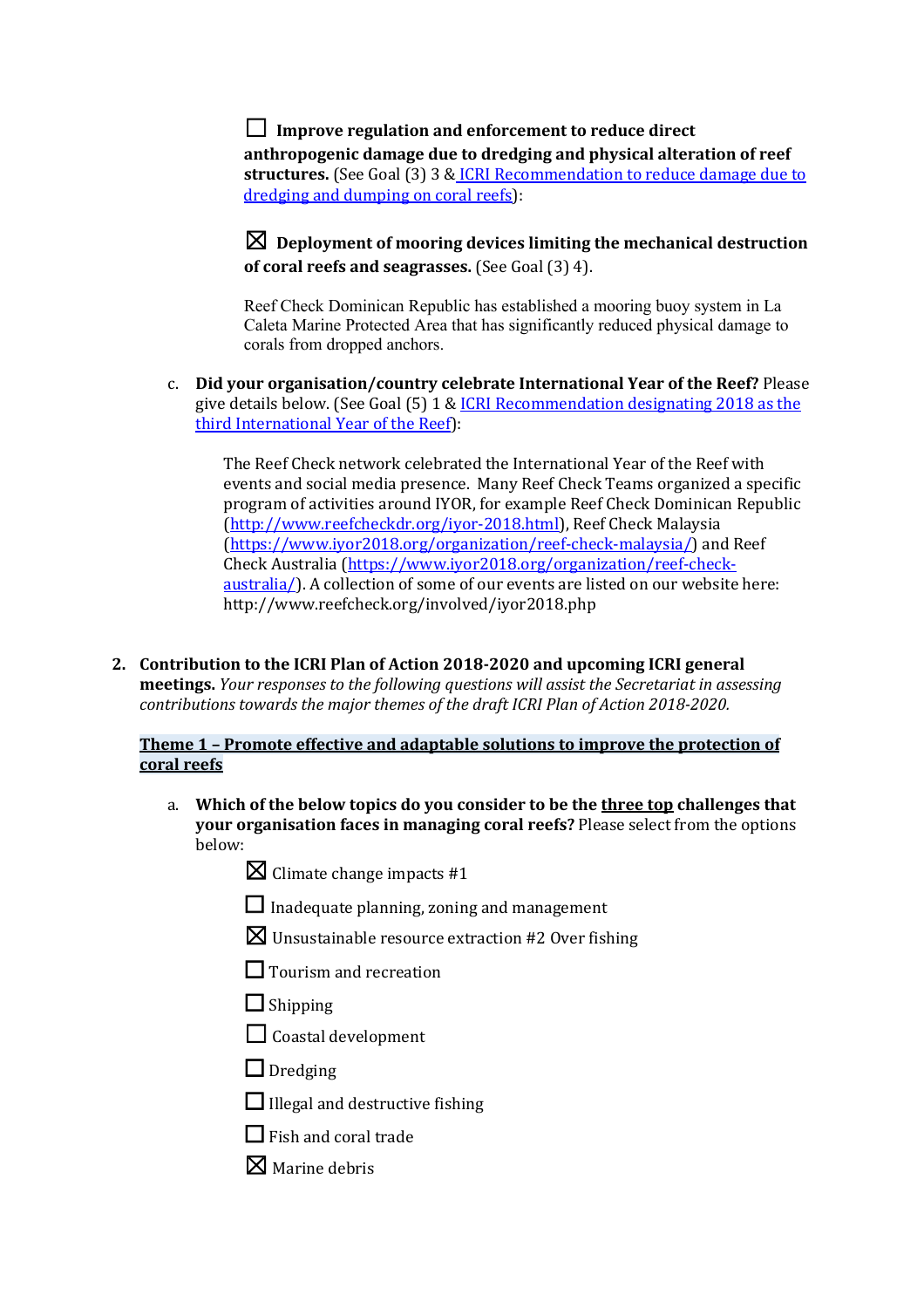b. **Please list any examples of innovative management practices that your organisation/country is involved in, such as use of VMS, drones & ecological mooring devices.** Include their limits, conditions of implementation, financing and an assessment of their results and links for more information if possible.

We often use drones for resource assessments in combination with ground truth surveys of both coral reefs and mangroves. Reef Check Dominican Republic has recently been involved in the use of baited traps with video arrays to document remaining populations for sharks. We have for many years used hydrophones to track dynamite fishing in Malaysia and report blasts to authorities along with coordinates.

c. Please list any examples of innovative funding for management that your **organisation/country is involved in.** Include their limits, conditions of implementation, financing and an assessment of their results and links for more information if possible.

Reef Check pioneered the use of a paid certification program to raise funds to cover the costs of expansion on a global scale. Now we are using impact investment to increase our reach via a simpler intro program.

d. Please list any examples of leading practices, techniques and strategies for **building reef resilience that your organisation/country is involved in.** Include their limits, conditions of implementation, financing and an assessment of their results and links for more information if possible.

Many of our Reef Check Teams are engaged in improving management practices that increase reef resilience, including the installation of buoys to prevent physical damage of reefs, the training of dive shops in proper dive etiquette to reduce reef damage by tourists, and the better management of fisheries to maintain trophic balances and secure ecosystem resilience.

e. Please list any examples of leading practice reef restoration mechanisms that **your organisation/country is involved in.** Include their limits, conditions of implementation, financing and an assessment of their results and links for more information if possible.

Our partner in Colombia, Corales de Paz, is actively engaged in developing and testing coral gardening techniques. More information may be found here: https://www.coralesdepaz.org/restauracion-coralina-reserva-de-biosferaseaflower/

#### **Theme 3 - Support communities reliant on coral reefs**

**f.** Is sustainable tourism development a significant challenge for your **organisation?** If so please include detail below of the kinds of challenges faced and your strategies to deal with them.

There is a growing market for sustainable tourism, and for sustainable dive tourism. The dive industry can make significant progress to ensure that diving is always conducted in a sustainable manner that does not negatively impact marine habitats (for example, use of mooring buoys, sustainable concentration of divers on reefs, non-destructive behaviour of divers underwater), and that the diving industry itself operates as sustainably as possible (for example, using renewable energy sources,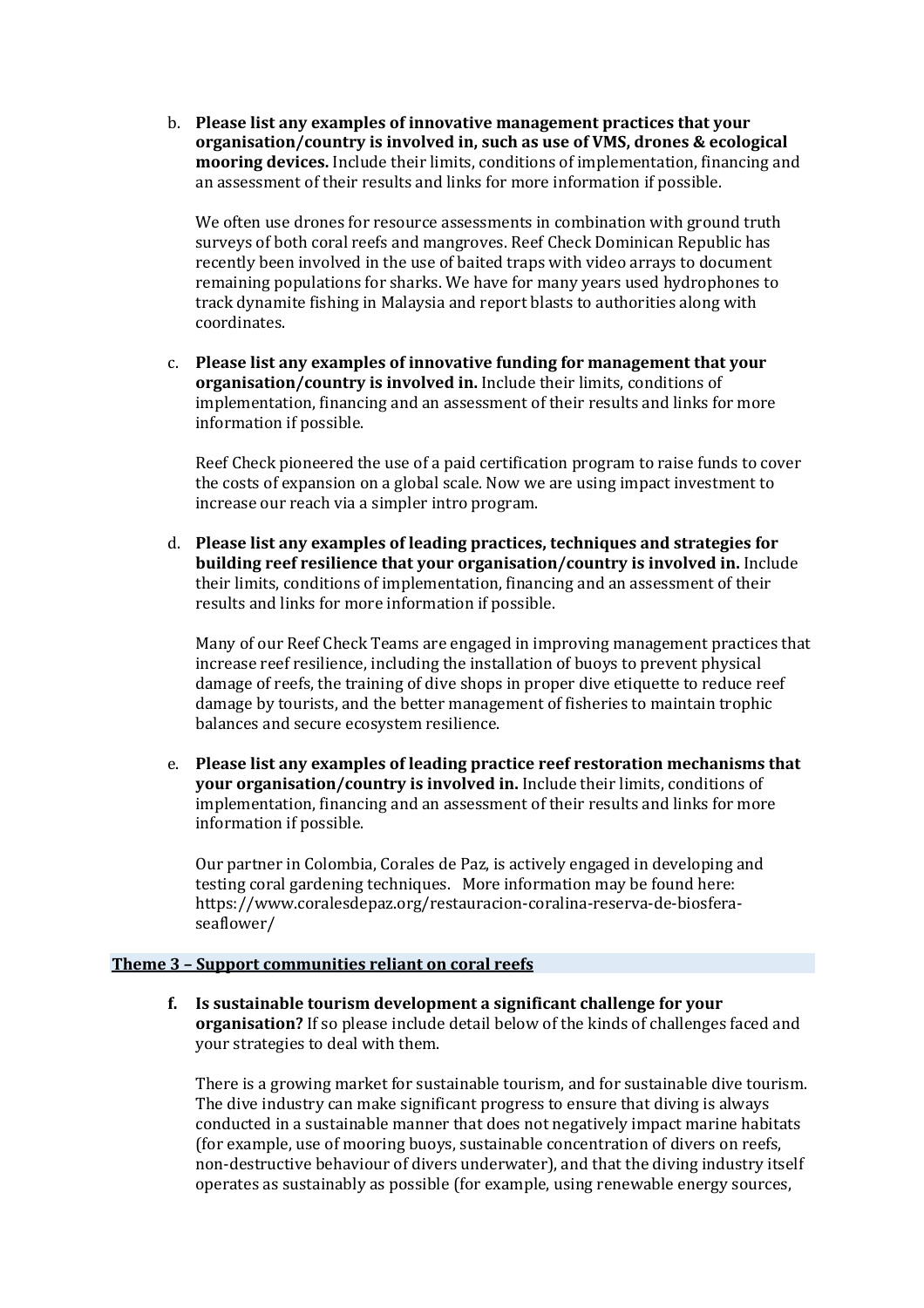limiting or eradicating use of single use products). But there is still much work to be done to ensure that all parts of the diving industry become partners in protection and conservation. The recent International Sustainable Scuba Diving Workshop in Genoa, Italy, hosted by Reef Check Italia onlus, brought together members of academia, conservation and the dive industry to discuss these subjects and brainstorm potential solutions. Many of our Reef Check Teams are actively working on this issue, and are partnering with organizations like Green Fins to address the issue of sustainable tourism in the diving industry.

g. Is your organisation involved in activities to raise awareness and encourage **action to support communities reliant on coral reefs?** Please include details below.

Community-based conservation is at the heart of Reef Check's mission. First, Reef Check trains citizen scientists: we believe in the power of community members to understand their natural resources and become engaged to make a positive difference in how reefs are managed and cared for. Second, our Reef Check Teams are locals that tailor their Reef Check activities to address the needs of their communities. Some Reef Check Teams create new fisheries for invasive fish species, others create education programs for local schools, others train fishermen to use minimally impactful fishing methods, or teach fishermen how to make a living through ecotourism. Reef Check Teams engage their local communities to become socially and politically active, from engaging in beach clean ups, to advocating for better management of marine protected areas, to protecting their natural resources from harmful exploitation.

#### **Theme 4 - Help to reduce anthropogenic threats to coral reefs, particularly those that occur at a global or regional scale**

**h.** What activities is your organisation involved in to elevate awareness of the global nature of the threat of climate change to coral reefs? Please include details below

Reef Check's core EcoDiver curriculum teaches citizen scientists about the impact of climate change and ocean acidification on coral reefs. All EcoDivers are trained to identify coral bleaching, and understand why it is happening. Reef Check has worked hard to support the International Society for Reef Studies (ISRS) and the ICRI to make this case at the highest levels of international diplomacy.

**i.** Has your organisation made any progress in dealing with destructive fishing and trade? Please include details below.

Reef Check worked in concert with partner organizations for 10 years to certify the marine aquarium trade. While the project was successful at leveraging the creation of MPAs, and training the main US and European importers to reduce mortality through best practices, the lack of laws in the US restricting cyanide-caught fish being imported thwarted the ultimate goal of reducing this practice.

j. Has your organisation made any progress in dealing with marine debris? Please include details below.

Many of our Reef Check teams are engaged with the issue of marine debris. Recently, Reef Check Malaysia has embarked on a partnership with the Coca-Cola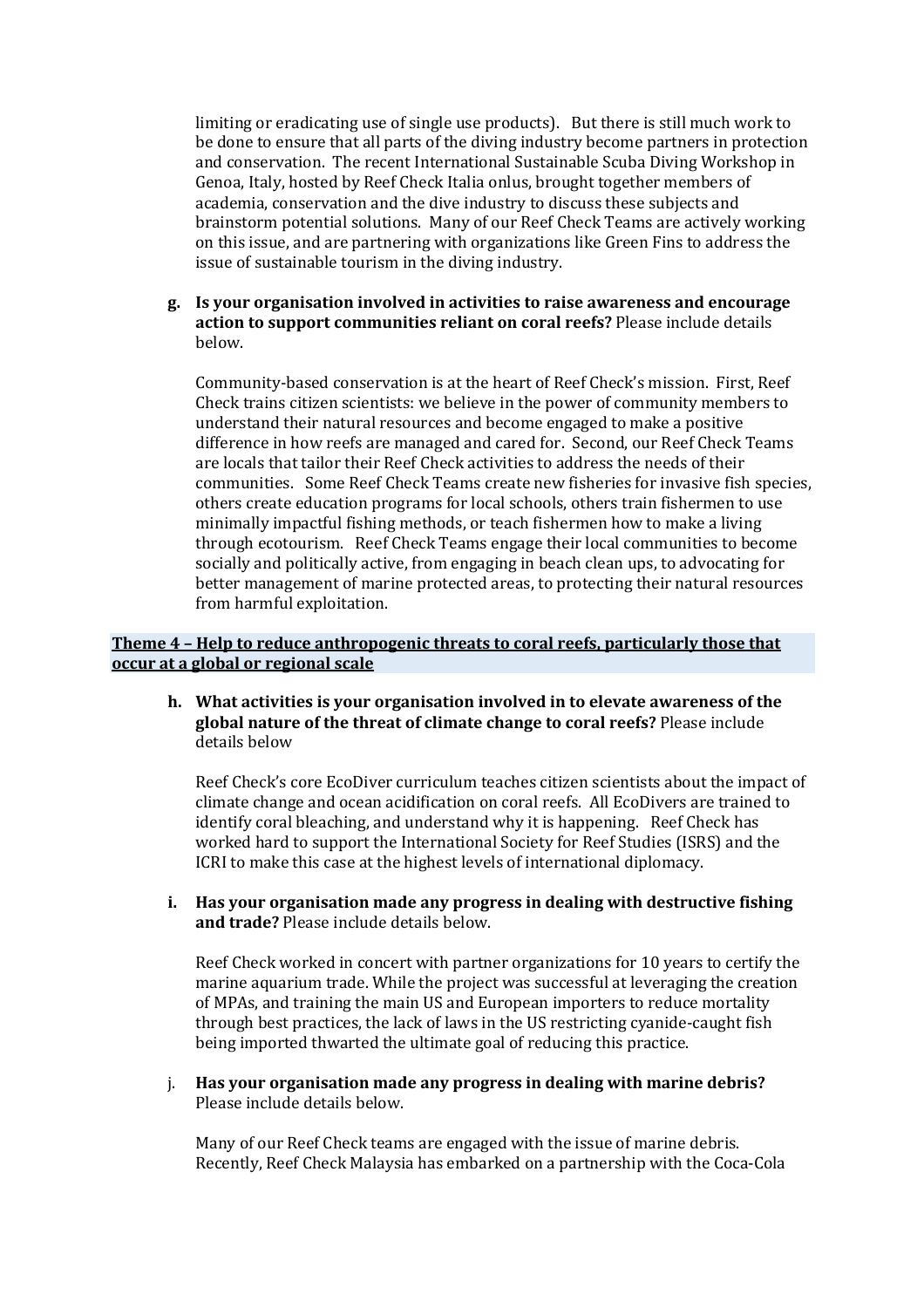Foundation to address this issue in Malaysia.

**3.** Would you like to report on your activities during the ICRI GM? Please give details below.

Reef Check would be glad to report on its successful projects and initiatives of 2018 at the ICRI GM. If funding is made available, we would be glad to attend in person. Alternatively, we would be happy to present by video conference.

4. International events. Please list any upcoming international events relevant to ICRI which someone from your organisation plans to attend in 2018-2019.



□ ICRI GM, Monaco, 5-7 Dec 2018

□ Conference of the Parties to the United Nations Framework Convention on Climate Change, 3-14 Dec 2018

**□** Reef Futures 2018: A Coral Restoration and Intervention-Science Symposium, Florida, 10-14 Dec 2018

□ Global World Heritage Marine Managers meeting, Alaska, US, 26-31 May 2019

**5.** Publications. Please list relevant publications and reports you have released during this reporting period.

Reef Check concentrated its publication efforts during 2018 on rocky reef and kelp forests ecosystems, under the Reef Check California program. We plan to have publications and reports directly related to coral reef ecosystems in 2019. Here are our publications for 2018:

Ainoa Vilalta-Navas, Rodrigo Beas-Luna, Luis E. Calderon-Aguilera, Lydia Ladah, Fiorenza Micheli, Villy Christensen, Jorge Torre. A mass-balanced food web model for a kelp forest ecosystem near its southern distributional limit in the northern hemisphere. Food Webs, Volume 17, 2018, e00091, ISSN 2352-2496 https://doi.org/10.1016/j.fooweb.2018.e00091.

Freiwald J, Meyer R, Caselle JE, et al. Citizen science monitoring of marine protected areas: Case studies and recommendations for integration into monitoring programs. Mar Ecol. 2018;39:e12470. https://doi.org/10.1111/maec.12470

Claisse IT, Blanchette CA, Dugan JE, et al. Biogeographic patterns of communities across diverse marine ecosystems in southern California. Mar Ecol. 2018;39:e12453. https://doi.org/10.1111/maec.12453

**6. ICRI Member Feedback.** What do you find most valuable about the ICRI member reports? If you have any ideas for improvement please list below:

We are particularly interested in:

- Upcoming meetings, conferences, workshops
- New and ongoing projects, particularly in : citizen science, monitoring, marine protected areas, restoration, climate change, and data use
- **7. General Information.** (Note that this information will be posted on the ICRI website on your member page: http://www.icriforum.org/about-icri/members-networks.)